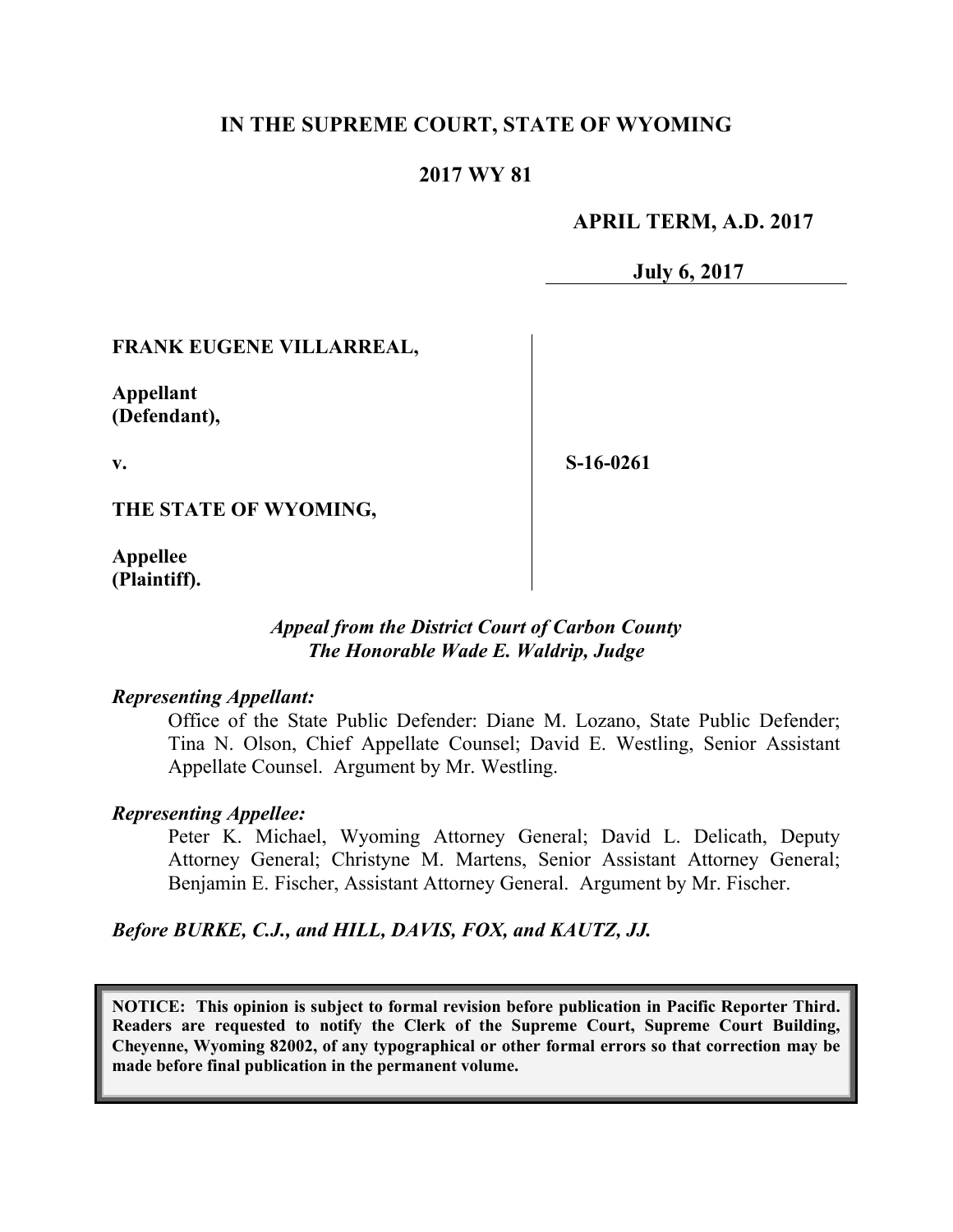#### **FOX, Justice.**

[¶1] Frank Villarreal challenges convictions for battery and aggravated assault and battery which stemmed from his punching and running over Robert Flores, who did not testify at trial. He claims that the trial court denied his Sixth Amendment right to confront witnesses against him when it allowed the emergency medical technician (EMT) and the physician who treated Mr. Flores to testify regarding several statements Mr. Flores made to them. He also argues that his battery conviction is not supported by sufficient evidence. We conclude that the Confrontation Clause was not violated because the statements made by Mr. Flores to his medical care providers were not testimonial; however, the battery conviction is not supported by sufficient evidence. We affirm Mr. Villarreal's aggravated assault and battery conviction, and reverse and remand for acquittal on the battery charge.

#### *ISSUES*

[¶2] We rephrase the issues as:

1. Did the victim's failure to testify and the subsequent admission of statements he made to medical providers violate the Confrontation Clause?

2. Did sufficient evidence support the battery conviction when there was no evidence regarding the victim's bodily injury?

## *FACTS*

[¶3] Ian Campos and Robert Flores were driving from Denver to Rawlins in Mr. Campos' vehicle when Mr. Campos realized that he might run out of gas. He called Mr. Villarreal, who met them with gas at a truck stop in Sinclair. At the truck stop, Mr. Villarreal and Mr. Flores began to argue, and Mr. Villarreal punched Mr. Flores in the face. They decided to take their dispute south of Rawlins and fight.

[¶4] Mr. Campos and Mr. Flores followed Mr. Villarreal's truck to Rawlins, where they left the interstate and headed south. Mr. Villarreal saw Mr. Flores jump out of Mr. Campos' car in his rearview mirror, turned his truck around, and drove into the sagebrush field where Mr. Flores had headed. Mr. Campos testified that he then left the area because he did not want to get into trouble. Mr. Villarreal drove after Mr. Flores and ran over his leg. A short time later, Mr. Villarreal drove Mr. Flores, who had a broken leg, to meet Mr. Campos. Mr. Campos put Mr. Flores, who was screaming in pain and saying "all kinds of stuff," in his car and took him to the hospital. At the hospital, Mr. Flores was seen by Mr. Wheat, an EMT, and later, by Dr. Cesko. Dr. Cesko testified that when he saw Mr. Flores, approximately three hours after his admission, Mr. Flores was in "substantial pain" from his broken leg.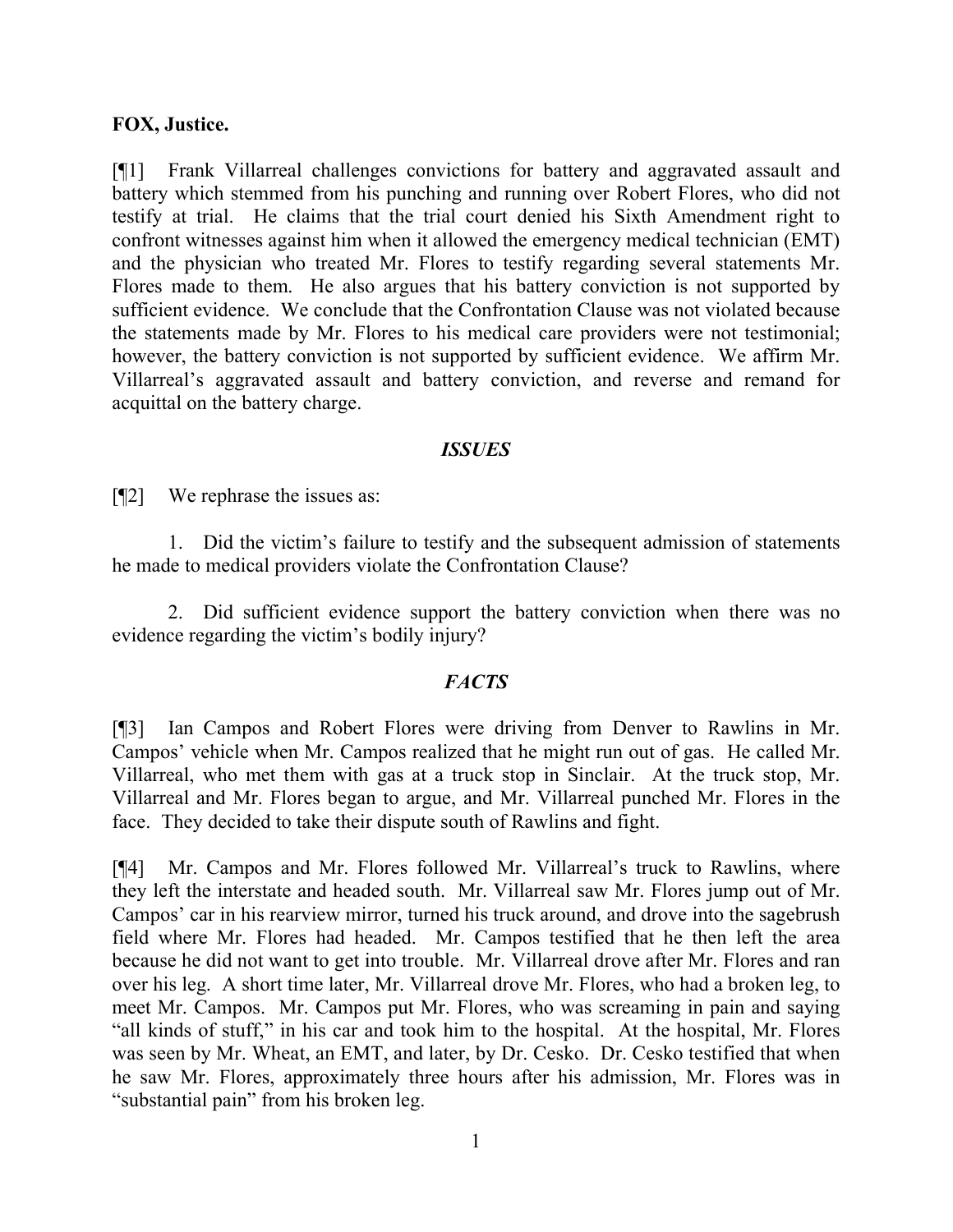[¶5] Mr. Flores refused to cooperate with the State during its trial preparation and did not testify at trial despite the State's efforts and the district court's order for detention and arrest warrant for him. A jury convicted Mr. Villarreal of eight statutory violations, two of which are the subject of this appeal: battery and aggravated assault and battery.

# *DISCUSSION*

[¶6] Mr. Villarreal argues that the district court violated his Sixth Amendment right to confront witnesses at trial because Mr. Flores did not testify. Instead, the State established the identity of the victim, the identity of his assailant, and the injuries to Mr. Flores, partially through the testimony of medical personnel, who described some of the statements Mr. Flores made to them while they treated him for his broken leg. Mr. Villarreal also claims that there was insufficient evidence for his battery conviction.

# *I. Did the victim's failure to testify and the subsequent admission of statements he made to medical providers violate the Confrontation Clause?*

[¶7] Mr. Villarreal contends that his right to confront witnesses against him was denied when the EMT and treating physician were allowed to testify regarding Mr. Flores' identity and what he said when they treated him, and because the State did not establish that Mr. Flores was unavailable.

## **A. Standard of Review**

[¶8] Mr. Villarreal argues that issues arising under the constitution, such as those implicating the Confrontation Clause of the Sixth Amendment, are questions of law and are therefore reviewed de novo. The State contends that Mr. Villarreal did not object to the challenged testimony on the ground that it violated his right to confrontation and thus the proper standard of review is for plain error.

[¶9] Mr. Villarreal objected to the EMT's testimony twice. The first was a hearsay objection to the EMT's testimony regarding statements made to him by Mr. Flores. When the State's counsel asked the EMT what Mr. Flores told him, Mr. Villarreal's attorney stated: "Your Honor, I am going to object unless there's adequate foundation for a 803(4) exception, [t]his would be hearsay." The second objection occurred during a bench conference when the State's attorney indicated that he was "going to follow with asking him to identify the possible assailant." Mr. Villarreal's counsel again objected: "Same objection [hearsay, W.R.E. 803(4)]. The identity of the assailant is not going to be relevant to this [medical treatment]. Now, sometimes in a domestic where they are planning on sending someone home to that person, but . . . ." Both objections were overruled. Mr. Villarreal did not object to the treating physician's testimony.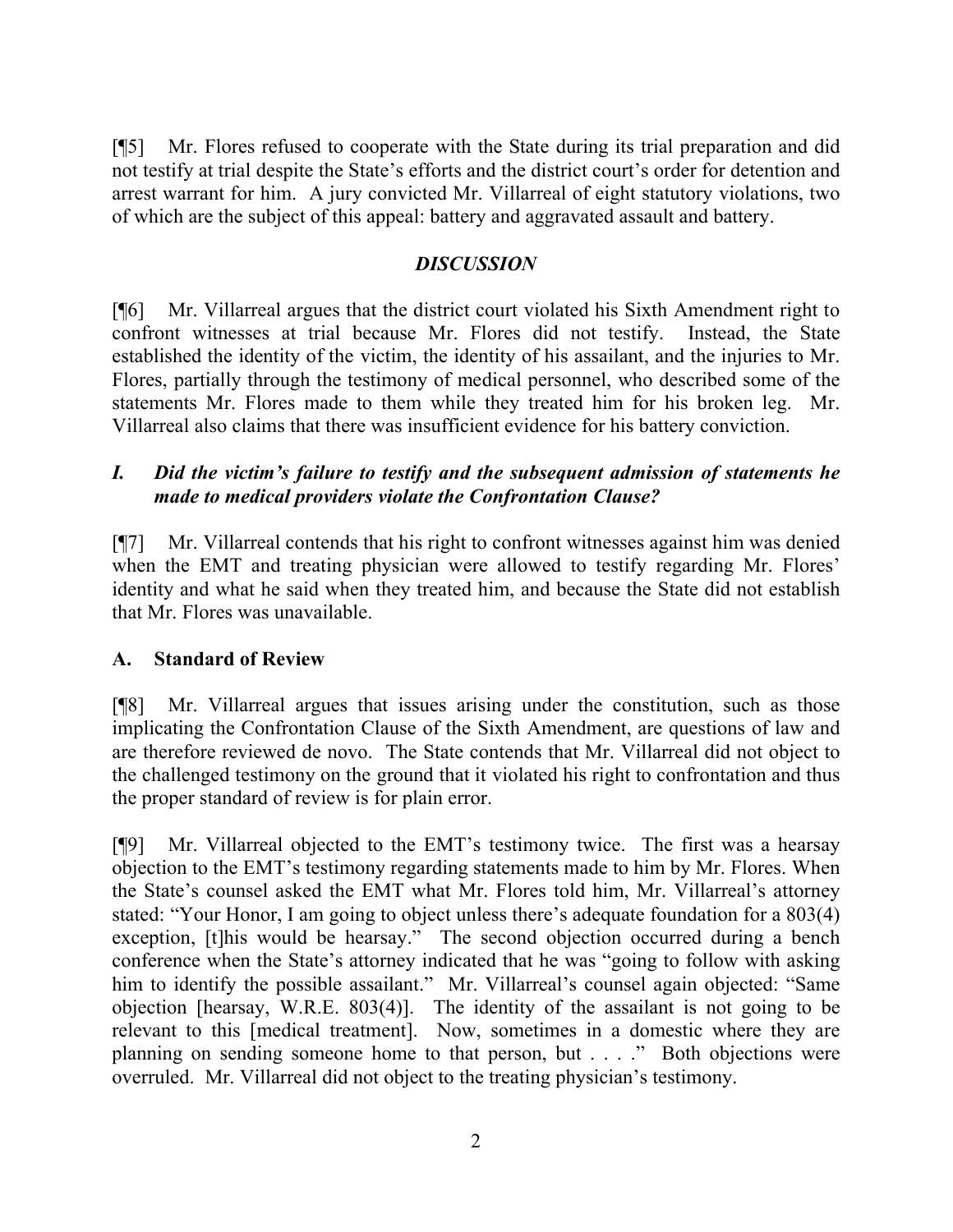[¶10] "While the Confrontation Clause and hearsay may overlap, . . . they are distinct concepts and objections grounded upon these principles incorporate separate analyses." *Vigil v. State*, 2004 WY 110, ¶ 15, 98 P.3d 172, 177 (Wyo. 2004). Therefore, "separate objections should be made for hearsay violations and confrontation clause violations in order to fairly alert the trial court so it can make an informed decision based upon the specific legal issues involved." *Id*. In *Vigil*, we determined that an objection to police testimony regarding statements made by a witness was sufficient to place the trial court on notice that concerns were grounded in the Confrontation Clause―when objecting, the defendant's attorney specifically referred to the fact that the witness was not present and that there was nothing in the interview indicating he was under oath. *Id*. at ¶ 16, 98 P.3d at 177.By contrast, the objections raised by Mr. Villarreal were based exclusively upon hearsay and do not reflect a concern regarding confrontation. They were not sufficient to raise confrontation clause concerns to the trial court. *See Anderson v. State*, 2014 WY 13, ¶ 20, 317 P.3d 1108, 1115 (Wyo. 2014) (Confrontation Clause was not raised by "indistinct" objection). Moreover, there were no objections to the testimony of the treating physician. When claims for violation of the Confrontation Clause are not raised below, our "only avenue for review is under the doctrine of plain error." *McClure v. State*, 2010 WY 112, ¶ 7, 236 P.3d 1019, 1021 (Wyo. 2010); *see also Anderson*, 2014 WY 13,  $\P$  20, 317 P.3d at 1115 ("[E]ven though the appellant claims constitutional error, without an appropriate objection, we will review his claim under a plain error standard.").

[¶11] To establish plain error, Mr. Villarreal must prove "(1) the record clearly reflects the alleged error; (2) the existence of a clear and unequivocal rule of law; (3) a clear and obvious transgression of that rule of law; and (4) the error adversely affected a substantial right resulting in material prejudice to him." *Anderson*, 2014 WY 13, ¶ 20, 317 P.3d at 1115 (citations omitted). The record reflects the alleged errors, thus we turn to the second and third prongs of the plain error analysis and determine whether there was a clear and obvious transgression of a clear and unequivocal rule of law.

## **B. The Confrontation Clause**

[¶12] The Sixth Amendment protects a defendant's right to confront witnesses against him. *Bruce v. State*, 2015 WY 46, ¶ 21, 346 P.3d 909, 918 (Wyo. 2015). In *Crawford v. Washington*, the Supreme Court recognized that the "principal evil at which the [Confrontation] Clause was directed was the . . . use of *ex parte* examinations as evidence against the accused." 541 U.S. 36, 50, 124 S.Ct. 1354, 1363, 158 L.Ed.2d 177 (2004). The clause does not allow the "admission of testimonial statements of a witness who did not appear at trial unless he was unavailable to testify, and the defendant had had a prior opportunity for cross-examination." *Id*. at 53-54, 124 S.Ct. at 1365; *Bruce*, 2015 WY 46, ¶ 21, 346 P.3d at 918 (recognizing *Crawford* applies in Wyoming). We first address the question of whether Mr. Flores was unavailable. We then turn to whether his statements were testimonial in nature.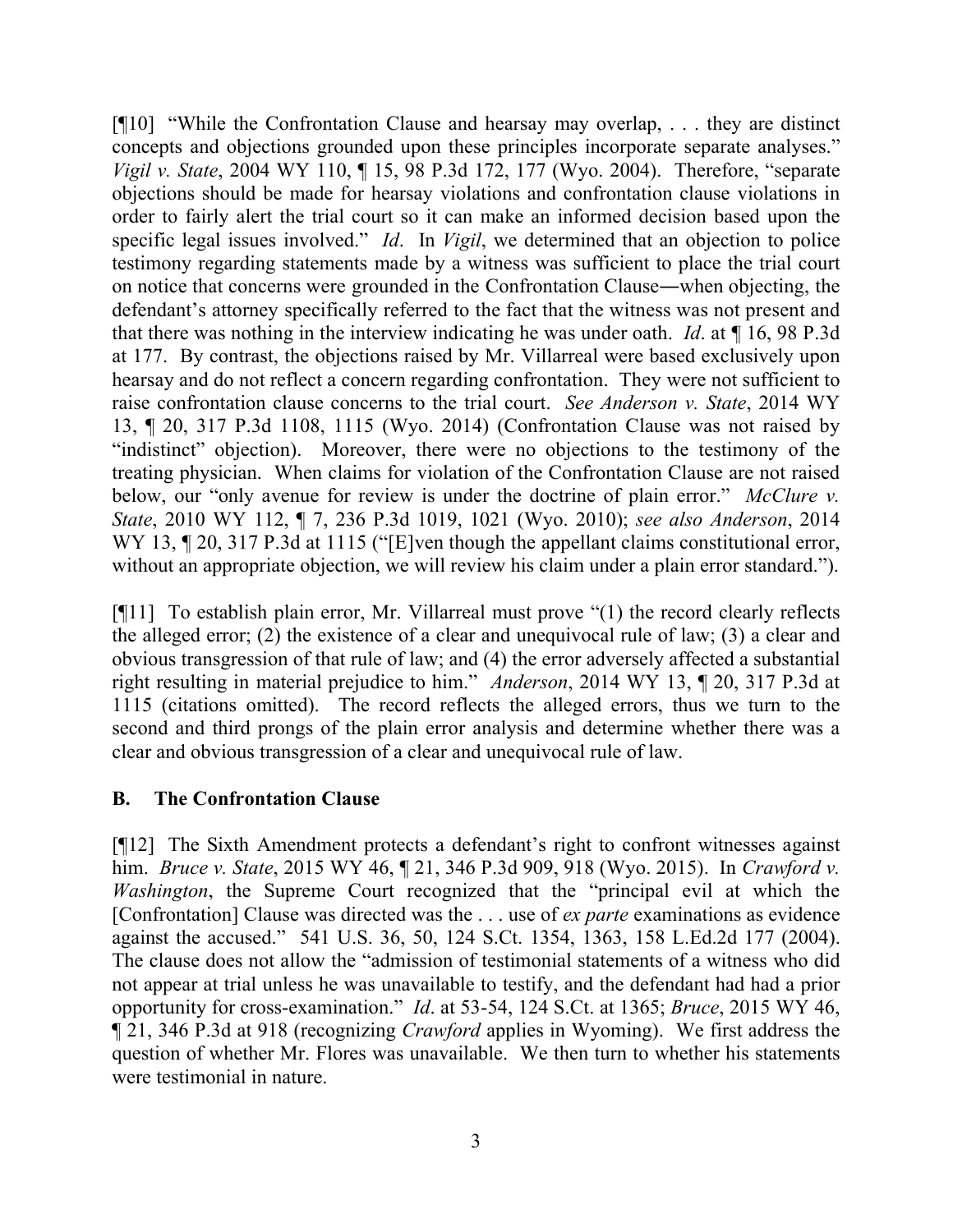[¶13] We apply the same analysis to determine unavailability under the Confrontation Clause as we use to determine unavailability under the Wyoming Rules of Evidence. *Grable v. State*, 649 P.2d 663, 672-73 (Wyo. 1982), *overruled on other grounds by Vlahos v. State*, 2003 WY 103, ¶ 35, 75 P.3d 628, 637 (Wyo. 2003). Rule 804(a)(5) of the Wyoming Rules of Evidence provides that a witness is unavailable when he "[i]s absent from the hearing and the proponent of his statement is unable to procure his attendance by process or other reasonable means." The "burden of proof is on the prosecution to establish that the witness is unavailable to testify at trial despite its good faith efforts to obtain his presence." *Farmer v. State*, 2005 WY 162, ¶ 10, 124 P.3d 699, 704 (Wyo. 2005). In order to meet this burden, the State must show that the witness is unavailable despite reasonable good-faith efforts to secure his presence at trial. *Id*.; *see also Ohio v. Roberts*, 448 U.S. 56, 74, 100 S.Ct. 2531, 2543, 65 L.Ed.2d 597 (1980) ("The lengths to which the prosecution must go to produce a witness . . . is a question of reasonableness."), *abrogated on other grounds by Crawford*, 541 U.S. at 63-64, 124 S.Ct. at 1371; *Hamilton v. Morgan*, 474 F.3d 854, 858-59 (6th Cir. 2007) (the prosecution's obligation to make a good-faith effort is "context-specific").

[¶14] The record does not reflect a clear and unequivocal violation of that law. The State did not present evidence regarding Mr. Flores' unavailability at trial, and Mr. Villarreal did not make any objection regarding the State's failure to establish unavailability.<sup>1</sup> The record reflects that Mr. Flores refused to appear to assist the State during its preparation for the trial of this matter, and that despite the issuance of a subpoena and an arrest warrant, Mr. Flores was not present at trial. The district court was aware of the difficulty the State had in procuring the presence of Mr. Flores, and although it made no finding of unavailability at trial, the record supports such a finding. We conclude that where there was no objection regarding either the Confrontation Clause or the availability of Mr. Flores, the district court did not unequivocally violate the law and therefore Mr. Villarreal has not established plain error. Further, even if the district court erred in failing to make a finding of unavailability at trial, Mr. Villarreal's Sixth Amendment right to confront the witnesses against him was not violated because Mr. Flores' statements were not testimonial.

[¶15] "Testimony . . . is typically [a] solemn declaration or affirmation made for the purpose of establishing or proving some fact." *Crawford*, 541 U.S. at 51, 124 S.Ct. at 1364 (internal quotation marks and citation omitted). "The constitutional text, like the history underlying the common-law right of confrontation, thus reflects an especially acute concern with a specific type of out-of-court statement." *Id*. at 51, 124 S.Ct. at 1364. We apply the "primary purpose test" to determine whether a statement is testimonial. That test asks "whether, in light of all the circumstances, viewed objectively,

<sup>&</sup>lt;sup>1</sup> Mr. Villarreal's hearsay objection was made pursuant to W.R.E. 803(4), which excludes certain testimony from the hearsay rule even when the declarant is available. Thus, the availability of Mr. Flores at trial was not at issue.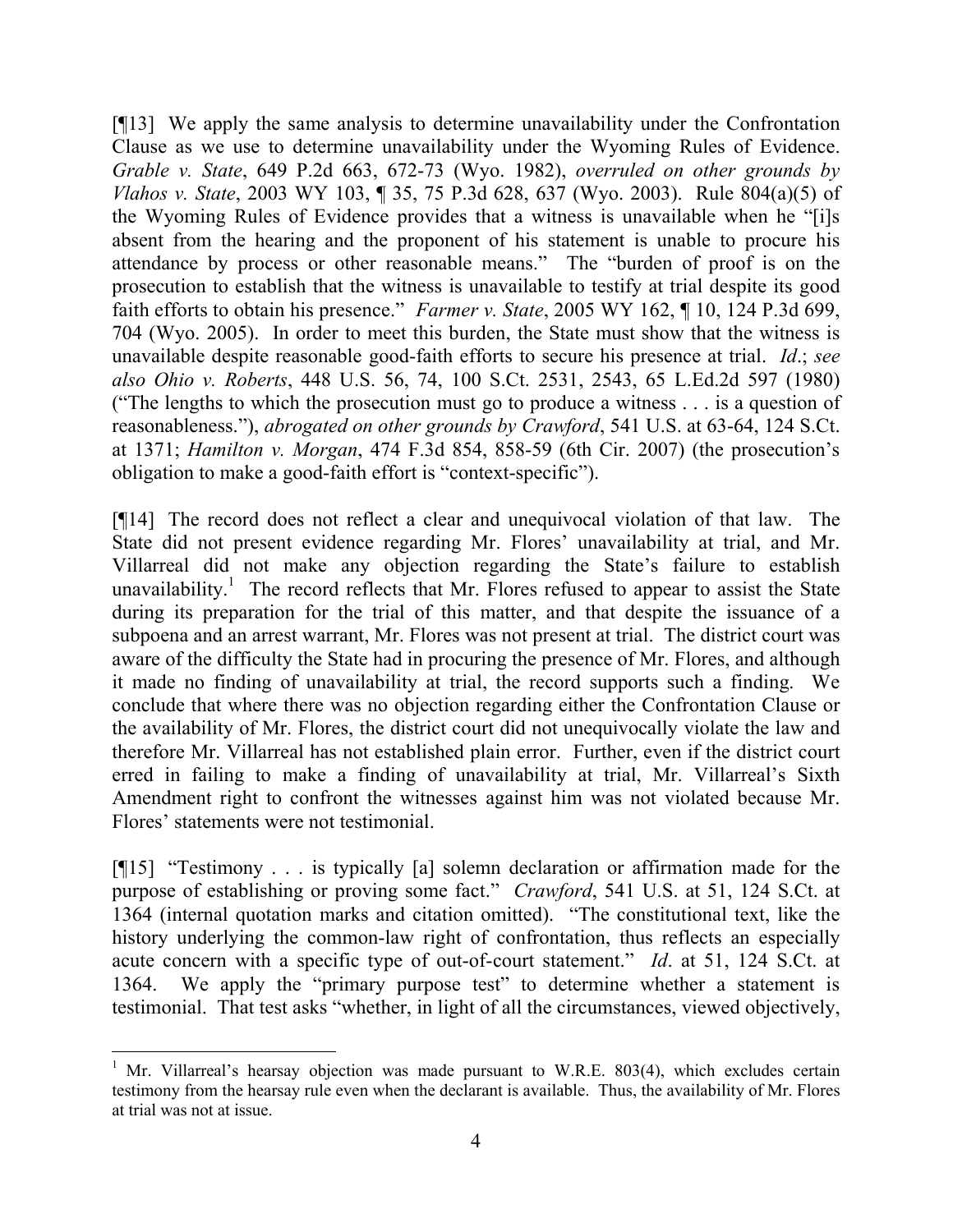the 'primary purpose' of the conversation was to 'creat[e] an out-of-court substitute for trial testimony.'" *Ohio v. Clark*, --- U.S. ---, ---, 135 S.Ct. 2173, 2180, 192 L.Ed.2d 306 (2015) (citation omitted); *see also Bruce*, 2015 WY 46, ¶ 27, 346 P.3d at 919.

[¶16] Statements "are testimonial when the circumstances objectively indicate that there is no . . . ongoing emergency, and that the primary purpose of the interrogation is to establish or prove past events potentially relevant to later criminal prosecution." *Davis v. Washington*, 547 U.S. 813, 822, 126 S.Ct. 2266, 2273-74, 165 L.Ed.2d 224 (2006). "[T]he relevant inquiry is not the subjective or actual purpose of the individuals involved in a particular encounter, but rather the purpose that reasonable participants would have had, as ascertained from the individuals' statements and actions and the circumstances in which the encounter occurred." *Michigan v. Bryant*, 562 U.S. 344, 360, 131 S.Ct. 1143, 1156, 179 L.Ed.2d 93 (2011). Statements made to persons who are "not principally charged with uncovering and prosecuting criminal behavior are significantly less likely to be testimonial than statements given to law enforcement officers." *Clark*, 135 S.Ct. at 2182. In addition, "the existence of an ongoing emergency is [another] important factor in determining the primary purpose of an interrogation." *Bruce*, 2015 WY 46, ¶ 26, 346 P.3d at 919.

[¶17] Mr. Villarreal does not specifically identify the testimony from Mr. Wheat or Dr. Cesko which he contends violates the Confrontation Clause. He generally takes issue with "Mr. Flores" statements related by third parties begin[ning] with his identification and continu[ing] with the cause of his injuries and the identification of the driver that he stated was driving the vehicle that ran over him."

# **Testimony of Mr. Wheat, the EMT**

[¶18] We first examine the testimony of Mr. Wheat, the EMT:

Q. [State's counsel]: When you were first treating Mr. Flores, was any law enforcement present upon his initial entry to the hospital?

A. [Mr. Wheat]: I believe there was [sic] several minutes in between when he arrived to when law enforcement was on scene.

Q. Did you, upon Mr. Flores's arrival on the scene at the hospital, immediately start rendering aid to him?

A. Yes, we did.

. . . .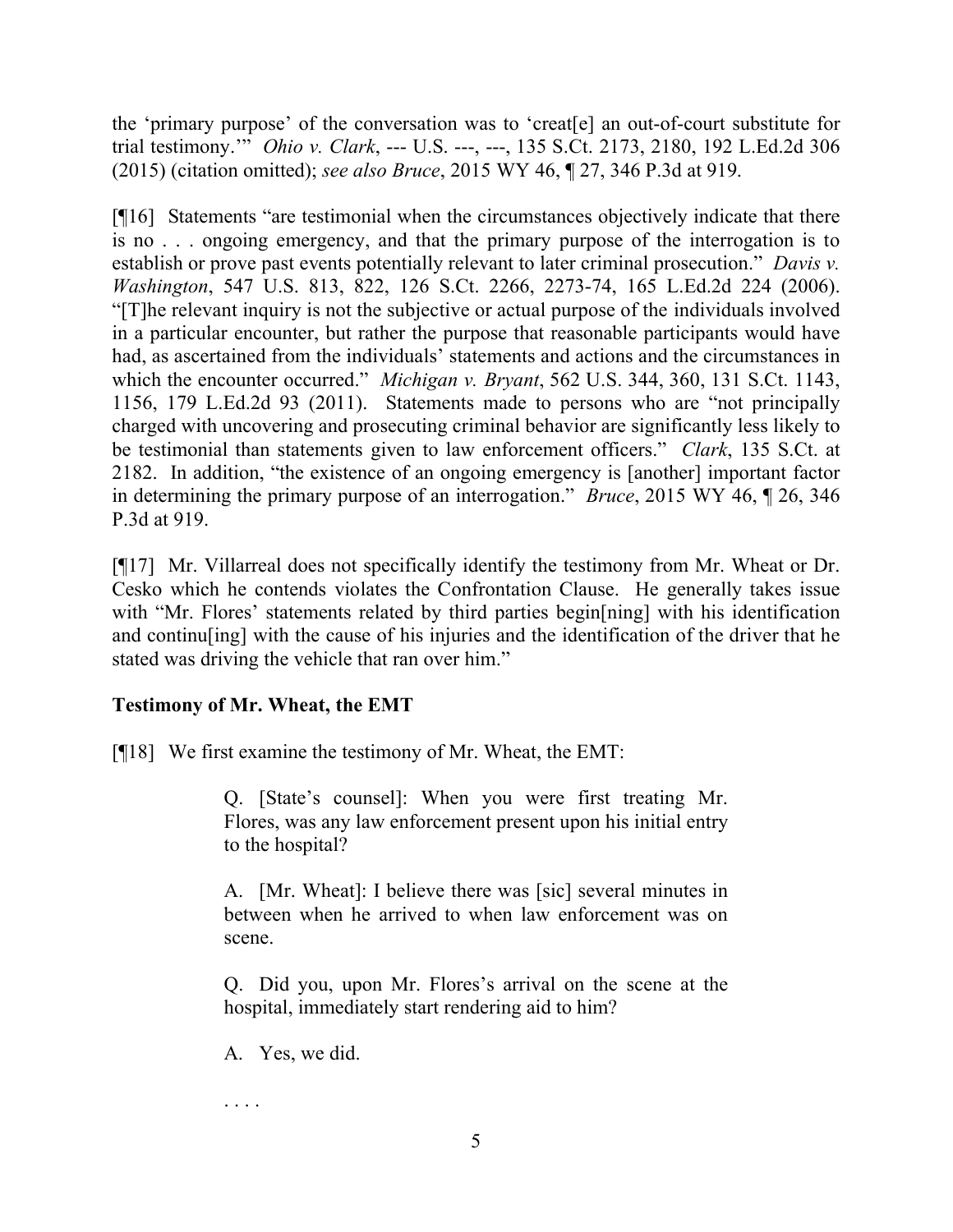Q. Mr. Wheat, as you are an EMT were you providing aid to Mr. Flores in your capacity as an EMT with the Memorial Hospital of Carbon County?

A. Yes.

Q. And during that process, was Mr. Flores providing you information about his injury and what happened to him?

A. He was.

Q. When he provided that information, is it useful to you as an EMT in order to provide care and find out what his injuries are?

A. Yes.

Q. And what statements did Mr. Flores make to you about what had happened to him?

A. He said that he had been struck by a vehicle. And that is important to us to understand what injuries he could have sustained from such an accident.

. . . .

Q. Mr. Wheat, as you were treating Mr. Flores, did he ever make any statements about the identity of the possible assailant?

A. He did.

Q. And what name did he give?

A. He gave the name of -- the first name of Frank. He only stated the last initial of V.

Q. Can you describe to the jury the care that you rendered to Mr. Flores?

A. Mr. Flores was cared for for a serious lower leg injury, including splinting and x-rays.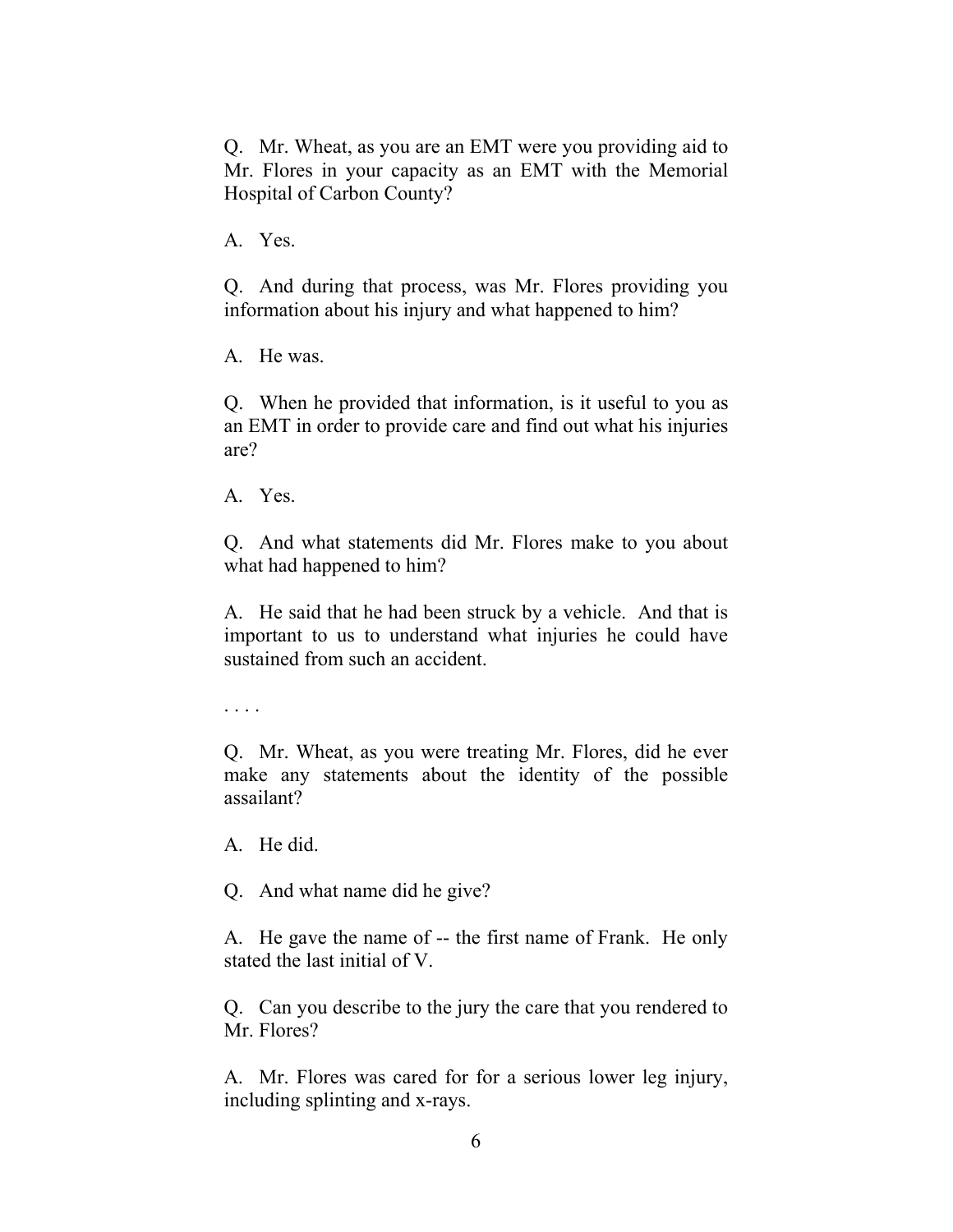Q. Was Mr. Flores able to walk into the hospital under his own willpower?

A. He was not.

Q. And why not?

A. The severity of his injury.

Q. And how did he get into the hospital?

A. He was removed from the car and brought in by a wheelchair.

Q. Okay. Can you describe Mr. Flores's overall demeanor as you were treating him for his injuries?

A. He was scared. I -- I remember him being scared. He was nervous of everybody that was coming and going.

[¶19] Applying the primary purpose test, we do not find Mr. Flores' statements related by the EMT to be testimonial. All of the circumstances weigh against finding any prosecutorial purpose in those statements. The statements were made in the emergency room to an EMT who was charged with examining Mr. Flores and treating his injuries. Mr. Flores' conversation with the EMT occurred immediately after his arrival at the hospital, when he was in severe pain, and in the context of receiving treatment for his severely broken leg, a medical emergency. There were no police officers present at the time the EMT was treating Mr. Flores.

[¶20] Mr. Flores stated that he was struck by a vehicle, which, as Mr. Wheat explained, was important for him to know in order to assess Mr. Flores' injuries. Also, during the course of his interaction with the EMT, Mr. Flores identified his assailant as "Frank V." While the identification of an assailant may not be necessary for the receipt of medical treatment, in this instance it was uttered during the course of a medical emergency, when Mr. Flores was in extreme pain. We have recognized that

> a severely injured victim may have no purpose at all in answering questions posed; the answers may simply be reflexive. The victim's injuries could be so debilitating as to prevent her from thinking sufficiently clearly to understand whether her statements are for the purpose of addressing an ongoing emergency or for the purpose of future prosecution.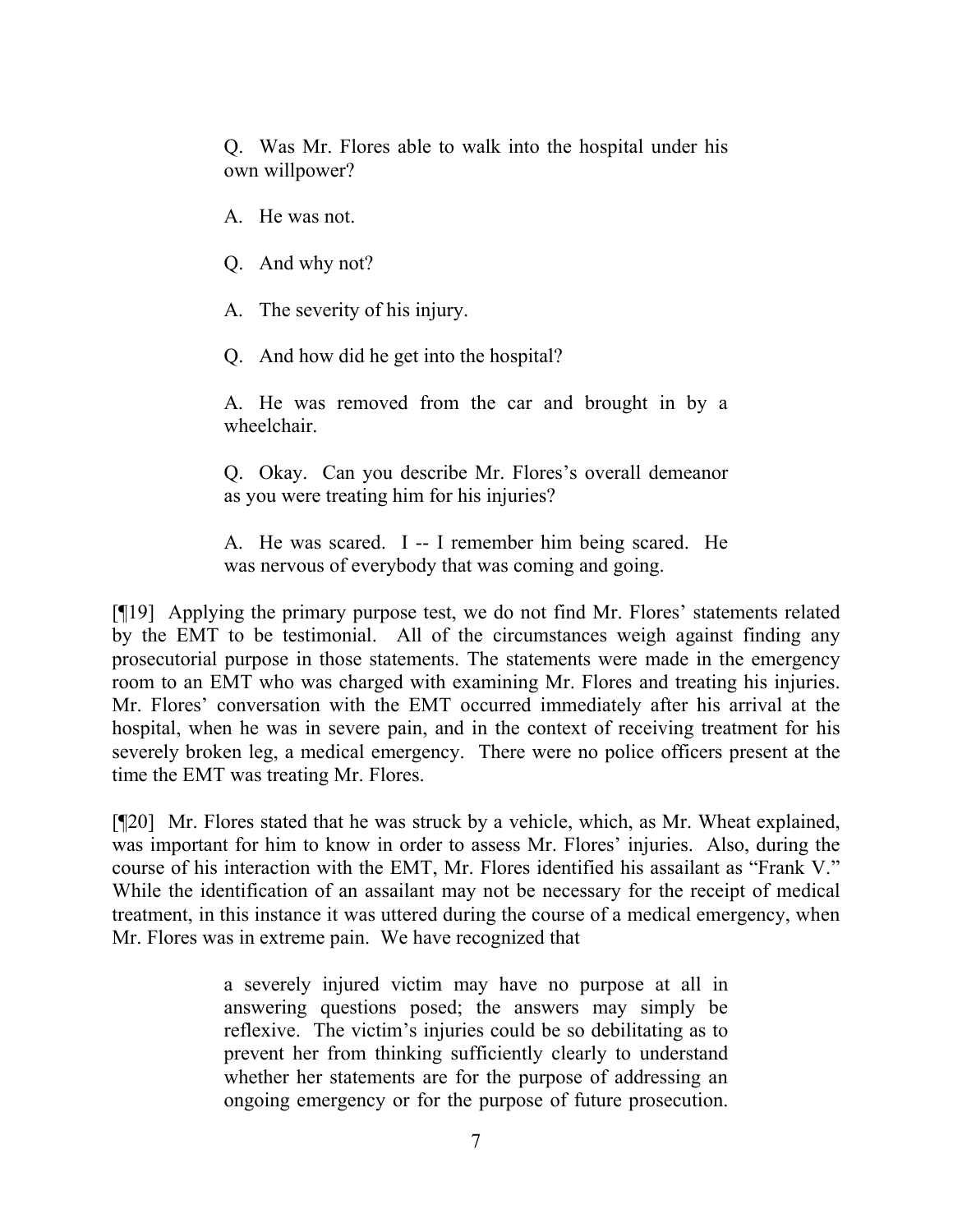Taking into account a victim's injuries does not transform this objective inquiry into a subjective one.

*Bruce*, 2015 WY 46, ¶ 33, 346 P.3d at 921 (quoting *Bryant*, 562 U.S. at 368-69, 131 S.Ct. at 1161). Similar statements by out-of-court declarants identifying defendants have been judged to be non-testimonial under the Confrontation Clause. For example, in *Davis*, the Supreme Court upheld the admission of a 911 call during which the attacker was identified because those statements described "current circumstances requiring police assistance." 547 U.S. at 827, 126 S.Ct. at 2276. We have also upheld the admission of statements identifying an assailant during the course of a 911 call, finding that those statements were not testimonial under circumstances where the 911 dispatcher's questioning was directed toward determining the location of the emergency and nature of the injury and where the caller's objective purpose was not to report a crime, but to obtain medical assistance for his wife. *Bruce*, 2015 WY 46, ¶ 34, 346 P.3d at 921. The purpose of the conversation between the EMT and Mr. Flores was not to report a crime or to create an out-of-court substitute for trial testimony; rather, it was to resolve an ongoing medical emergency. Therefore, the statements of Mr. Flores were not testimonial and their admission does not violate the Confrontation Clause.

# **Testimony of Dr. Cesko**

[¶21] We now turn to the testimony of Dr. Cesko:

Q. [State's counsel]: Did you know Mr. Flores prior to this incident?

- A. [Dr. Cesko]: Yes, I did.
- Q. How did you know Mr. Flores?
- A. He was a regular patient of mine.
- Q. And did you also see him in Carbon County hospital?
- A. Yes, I did.
- Q. During this trauma incident?
- A. Yes, sir.

Q. Is it standard medical practice to get a history from a patient about the circumstances of the trauma that brings him to Memorial Hospital of Carbon County?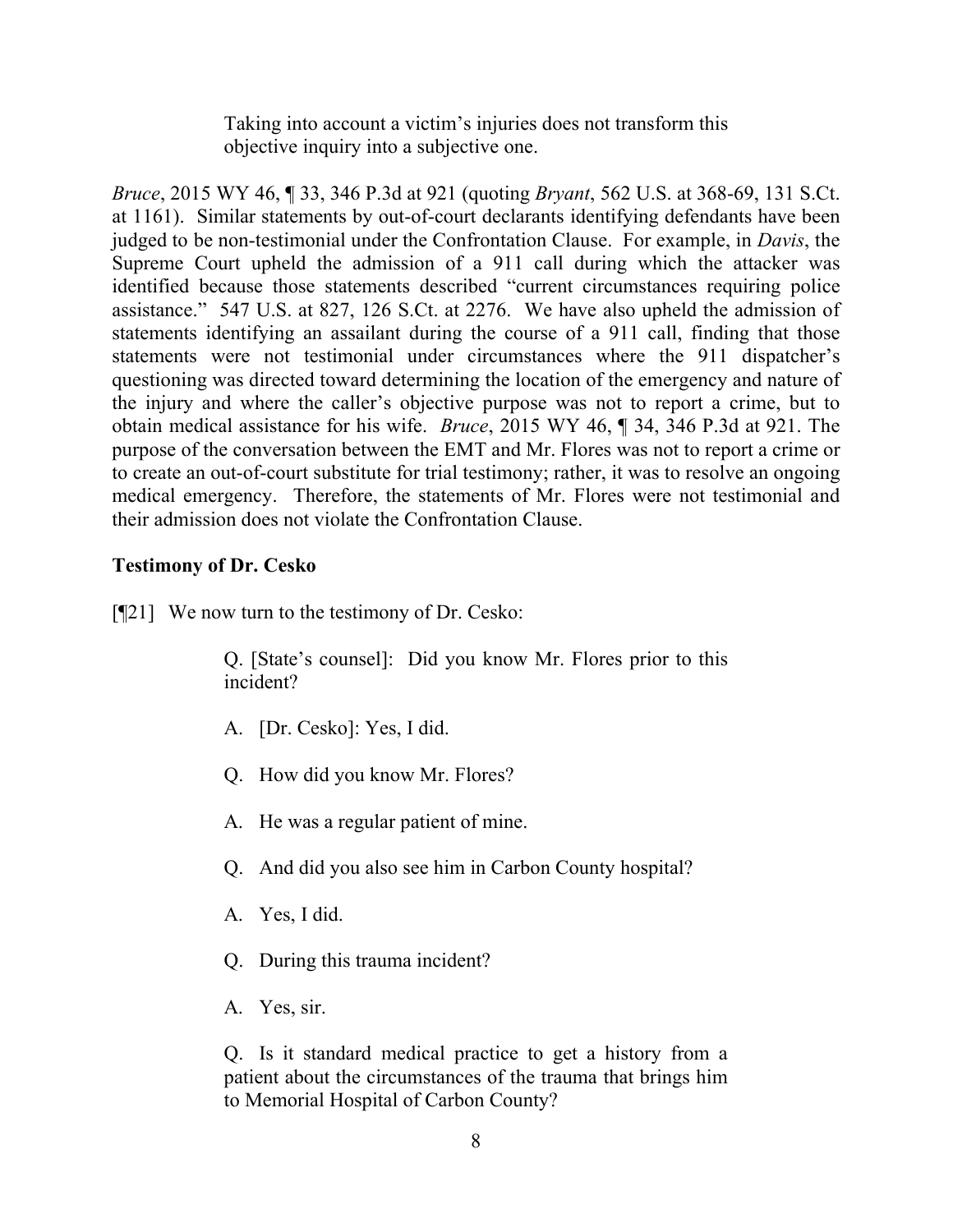A. Correct. We do an H and P, which stands for history and physical, on every patient that we admit. The history is to ascertain if it's an illness, what brought the illness on; if it's a trauma, what caused the trauma.

Q. Was this done in this case?

A. Yes, it was.

Q. And what does that history reveal to you as a doctor?

A. When we got the history, if it's a trauma, it tells us how the injury occurred, it would give us the mechanism of the injury so that we can better treat the patient.

Q. And what was that in this case?

A. In this case, Mr. Flores reported that he had been struck by a truck and ran over by the same truck.

Q. As far as the nature of [Mr. Flores'] injuries, what were the nature of these injuries that he may have suffered?

A. He suffered a comminuted fracture of the right tibia and fibula.

. . . .

Q. Now, is this a significant injury, in your opinion?

A. Yes, it is.

. . . .

Q. Did you see Mr. Flores in the hospital?

A. Yes, I did.

Q. And would you tell us about that, as far as how was he - how he was doing, especially as it relates to pain.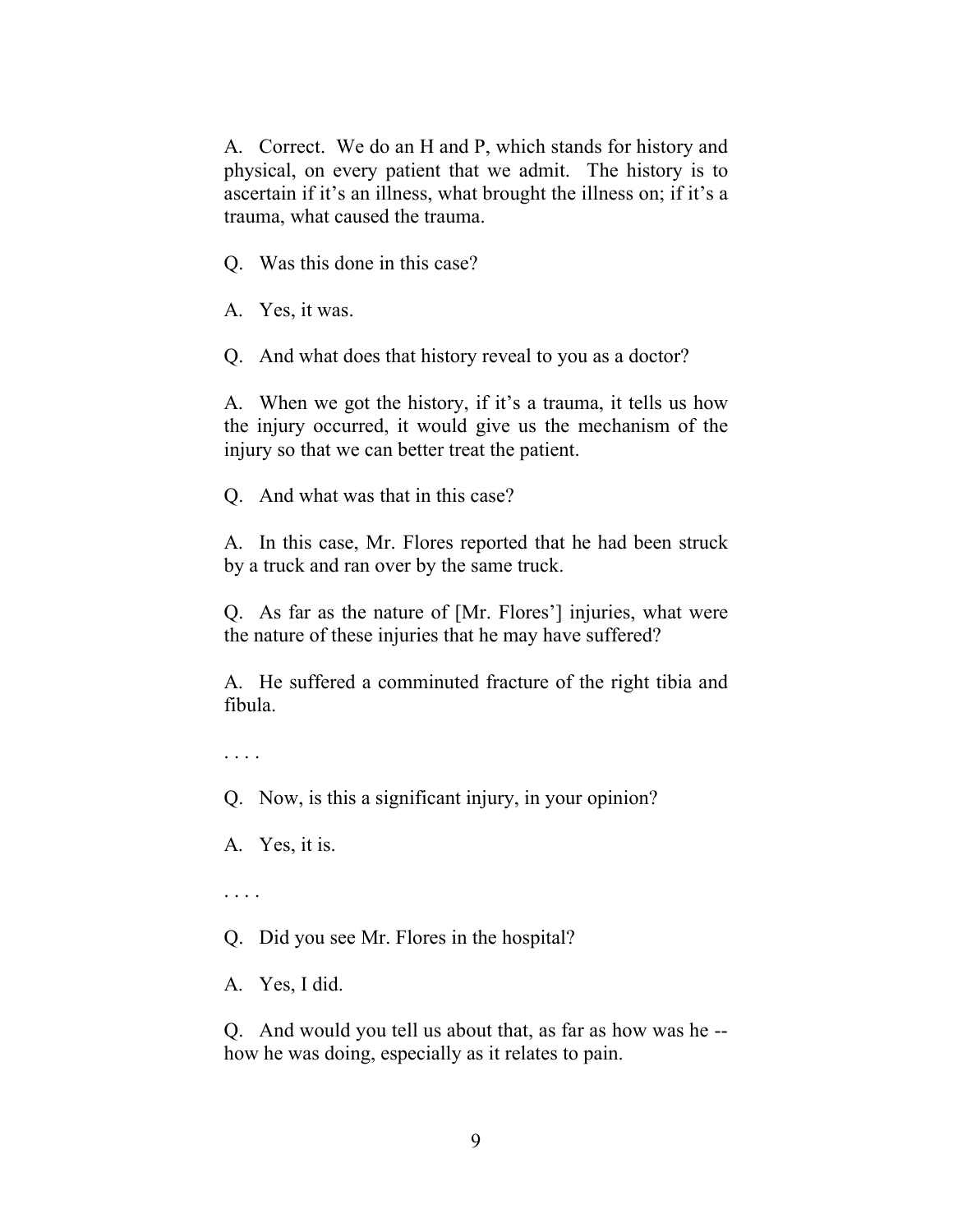A. His pain was substantial. He had come in, I would say by the record, at about 4:40 in the morning is when he was admitted. I typically do rounds at 7:00 a.m., and that is when I would first have seen him. He was in substantial pain from that. He did have a splint in place. The leg was elevated. And he was laying supine with his right leg elevated.

. . . .

Q. [Mr. Villarreal's counsel]: Okay. So you have known Mr. Flores for some time; is that right?

A. Yes, I have.

Q. And yet, he refused to tell you who was involved in this?

A. Correct.

. . . .

Q. Dr. Cesko, the patient communicated to you, did he not, that the car was deliberately driven over him?

- A. That is correct.
- Q. It wasn't an accident?
- A. Correct.

[¶22] Mr. Villarreal complains that Dr. Cesko's identification of Mr. Flores as the victim and the cause of his injuries violated the Confrontation Clause. Again, the focus of our analysis is on the purpose of the statements as "framed by their context." *Bruce*, 2015 WY 46, ¶ 34, 346 P.3d at 921. Dr. Cesko was familiar with Mr. Flores because he was "a regular patient" of his. This identification of Mr. Flores does not raise confrontation clause concerns because it does not express an out-of-court statement, but rather Dr. Cesko's own observations. *See Id*. at ¶ 21, 346 P.3d at 918.

[¶23] With respect to Dr. Cesko's testimony regarding Mr. Flores' description of how his injury occurred, Dr. Cesko explained that the mechanism of injury enables providers to better diagnose and treat an injury. In addition, Mr. Flores refused to tell Dr. Cesko who was involved in the incident. All of these circumstances indicate that the objective purpose of Mr. Flores' statements was not to create an out-of-court statement to assist future prosecution, but to seek treatment of his injury.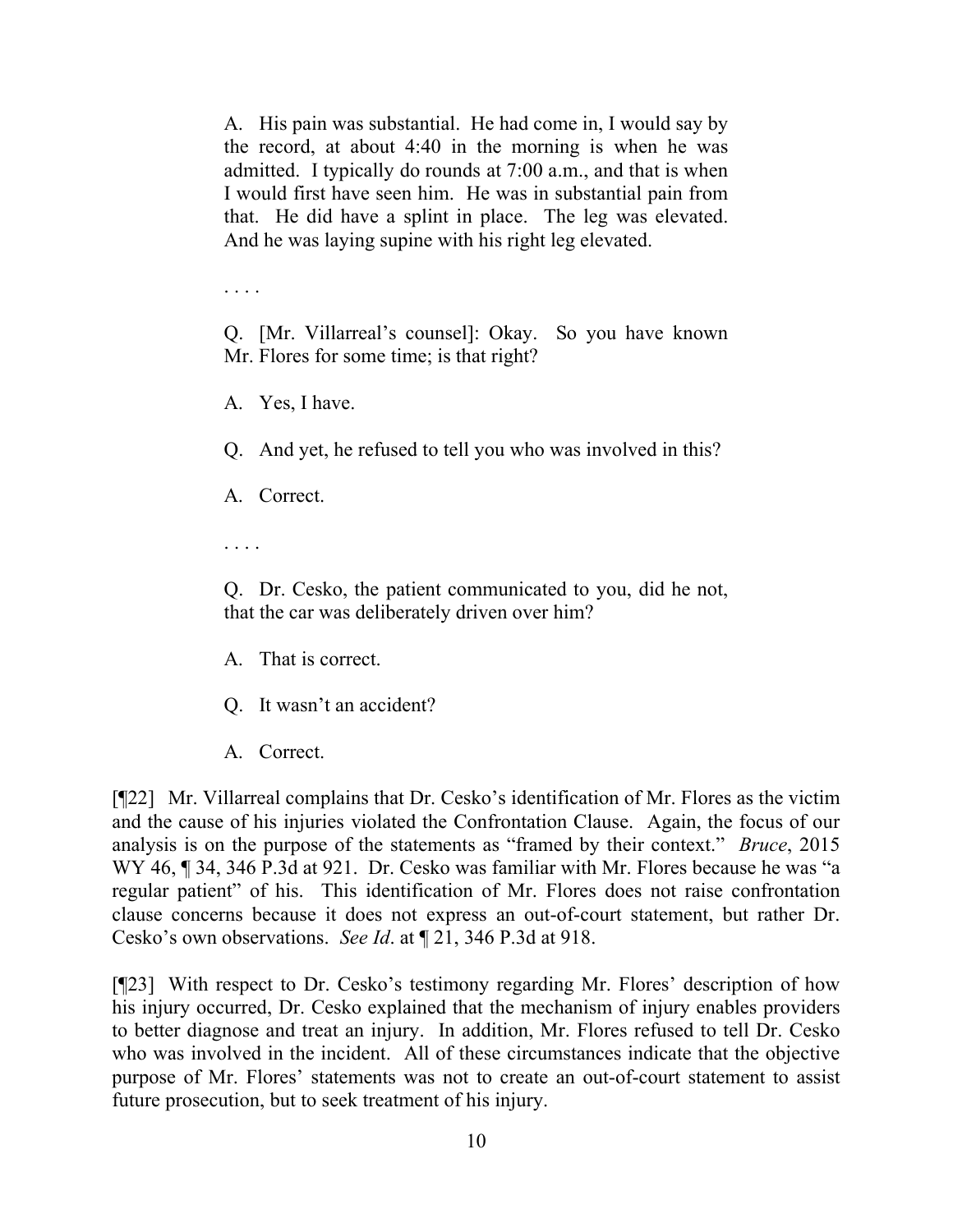[¶24] Examining Mr. Flores' statements to the EMT and to his doctor in the context in which they were made, we conclude that their primary purpose was to seek medical care and was not testimonial. The procedural precondition of cross-examination guaranteed by the Confrontation Clause does not apply to statements that are non-testimonial. *Crawford*, 541 U.S. at 51, 124 S.Ct. at 1364. Mr. Villarreal has not established plain error; the admission of the statements did not violate the Confrontation Clause.

# *II. Did sufficient evidence support the battery conviction when there was no evidence regarding the victim's bodily injury?*

[¶25] The jury convicted Mr. Villarreal of battery under Wyo. Stat. Ann. § 6-2-501(b) (LexisNexis 2015) for punching Mr. Flores in the face while they were at the Sinclair gas station. That statute provides that "a person is guilty of battery if he intentionally, knowingly, or recklessly causes bodily injury to another person by use of physical force." *Id.* Mr. Villarreal contends that his battery conviction is not supported by sufficient evidence because there was no proof of bodily injury at trial. The State argues that a jury could have reasonably inferred that Mr. Flores suffered bodily injury when he was punched in the face.

[¶26] When we review an appellant's claims regarding sufficiency of the evidence, we "examine and accept as true the State's evidence and all reasonable inferences which can be drawn from it." *Bean v. State*, 2016 WY 48, ¶ 44, 373 P.3d 372, 386 (Wyo. 2016) (citations omitted). We disregard any evidence that conflicts with the State's evidence, *Pena v. State*, 2015 WY 149, ¶ 16, 361 P.3d 862, 866 (Wyo. 2015), and we will not "substitute our judgment for that of the jury." *Bean*, 2016 WY 48, ¶ 44, 373 P.3d at 386 (citations omitted). Instead, we "determine whether a jury could have reasonably concluded each of the elements of the crime was proven beyond a reasonable doubt." *Id*. (citations omitted). Finally, we apply this standard regardless of whether the evidence is direct or circumstantial. *Id*.

[¶27] Mr. Villarreal argues that at trial the State presented no evidence upon which a jury could reasonably conclude that the bodily injury element of battery had been proven beyond a reasonable doubt. Both Mr. Wheat and Dr. Cesko testified that they were unaware of any injuries other than the broken leg, no additional injuries were noted in Mr. Flores' medical record, and no additional injuries were reported by Mr. Flores. The State offered testimony from Mr. Campos that Mr. Villarreal "hit" Mr. Flores in the face. Mr. Villarreal also testified that he "punched him in the face." In addition, Mr. Villarreal confessed that he "hit [Mr. Flores] one time." The State argues that the jury could have inferred from Mr. Villarreal's confession and his tone of voice that his actions inflicted pain on Mr. Flores. The State also claims that the jury could infer that Mr. Flores was afraid of Mr. Villarreal because his punch caused physical pain.